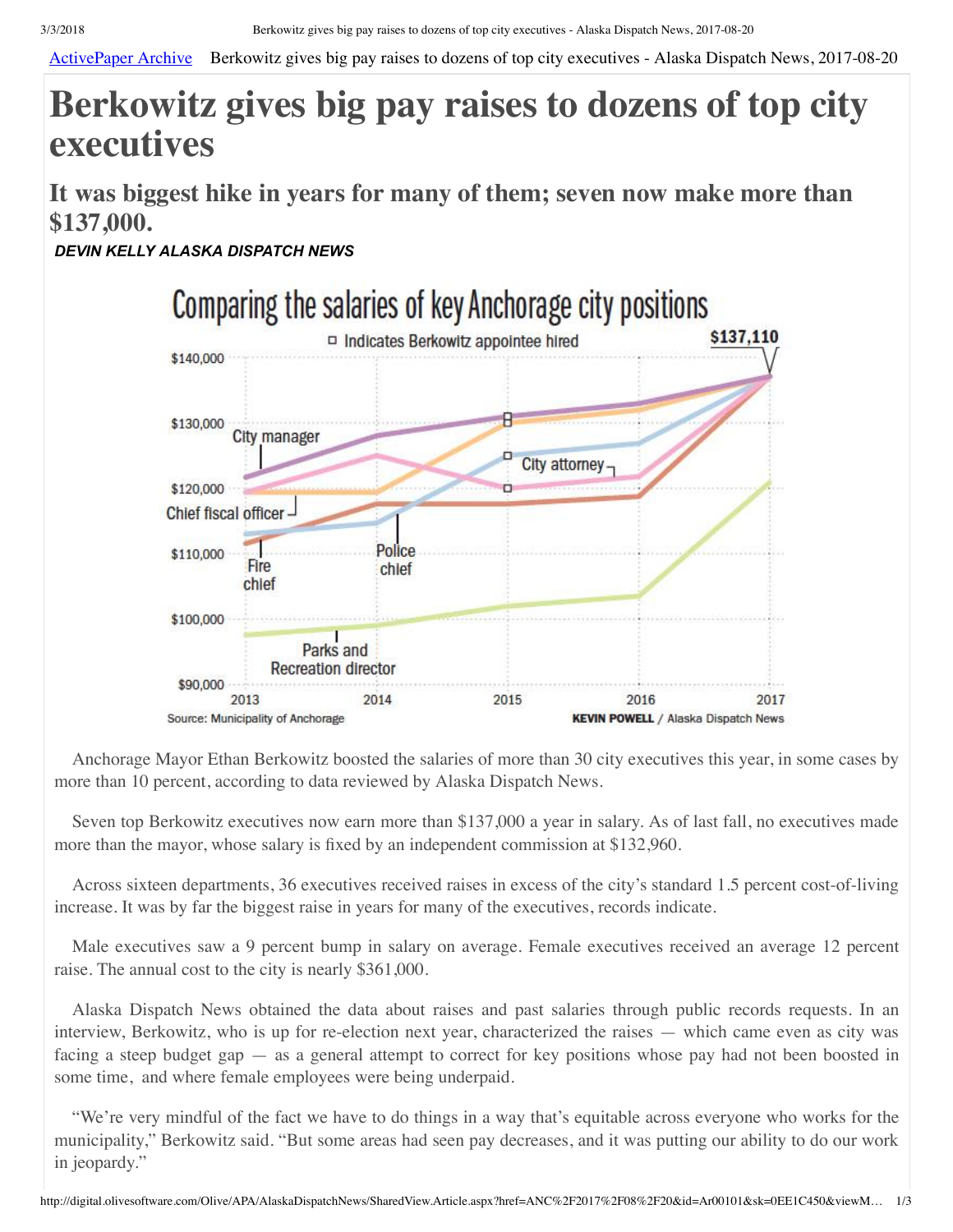3/3/2018 Berkowitz gives big pay raises to dozens of top city executives - Alaska Dispatch News, 2017-08-20

The top-paid executives, records show, are Mike Abbott, the city manager; Justin Doll, the police chief; Denis LeBlanc, the fire chief; Bill Falsey, the city attorney; Robert Harris, the chief fiscal officer; Mark Johnston, general manager of Municipal Light & Power; Brett Jokela, general manager of Alaska Water and Wastewater Utility; and Alden Thern, a deputy chief fiscal officer tasked with finishing a long-overdue upgrade for city business software.

Abbott, Doll, LeBlanc, Falsey, Harris, Johnston, Jokela and Thern are all being paid the exact same salary, at \$137,110. Previously, Abbott was the top-paid executive, followed by Harris.

Group of a few dozen

Anchorage's mayor makes roughly 160 executive appointments and has some discretion to set salaries. Berkowitz unilaterally approved standard 1.5 percent raises for all executive employees in early January 2017, according to Abbott.

In addition, Berkowitz singled out a group of 36 executives for salary boosts in excess of the standard amount. About half of the executives who received the raises predated Berkowitz's tenure as mayor, the data show. The higher raises did not extend to members of the mayor's office.

In the interview, Berkowitz said the salaries of some executives had been "held unnaturally low" over time.

Of the group that got the bigger raises, nearly all are making between \$10,000 and \$30,000 more than they or their predecessors made in 2013, salary data show.

The data reviewed by Alaska Dispatch News has not yet been publicly reported to the Anchorage Assembly. While Berkowitz is required to report compensation data for new executive hires to the Assembly on a quarterly basis, a comprehensive report on executive compensation in 2017 won't be due to the Assembly until next year.

The upper limits of executive salaries are set in city code. Berkowitz didn't exceed them with any of the raises, but he needs Anchorage Assembly approval to go above the limits. In an interview, Abbott, the city manager, said that when Berkowitz first took office, newly hired executives were intentionally paid at the lower end of their salary ranges.

The administration has since systematically identified people who were "underpaid and exceeding expectations," Abbott said.

He said special attention was paid to female executives. Of the group that got raises, about half were women, who make up about a quarter of city executives.

Pay of union staff could exceed supervisors'

Stephanie Mormilo, the city traffic engineer, was earning a salary of \$100,880 in 2016, records show. She's since been boosted to \$119,184, a raise of about 20 percent.

Mormilo, who was hired in 2011, indicated in an interview that she hadn't asked for a raise but appreciated the recognition.

"I didn't take this job because of what I was getting paid," Mormilo said. "I took this job because I cared."

Even so, Mormilo said, she'd had moments of pause when lists of city employee salaries appeared and she could compare her pay with that of people who work for her and are members of city unions.

"It's a bit disheartening when 50 percent of your staff makes more than you do," Mormilo said.